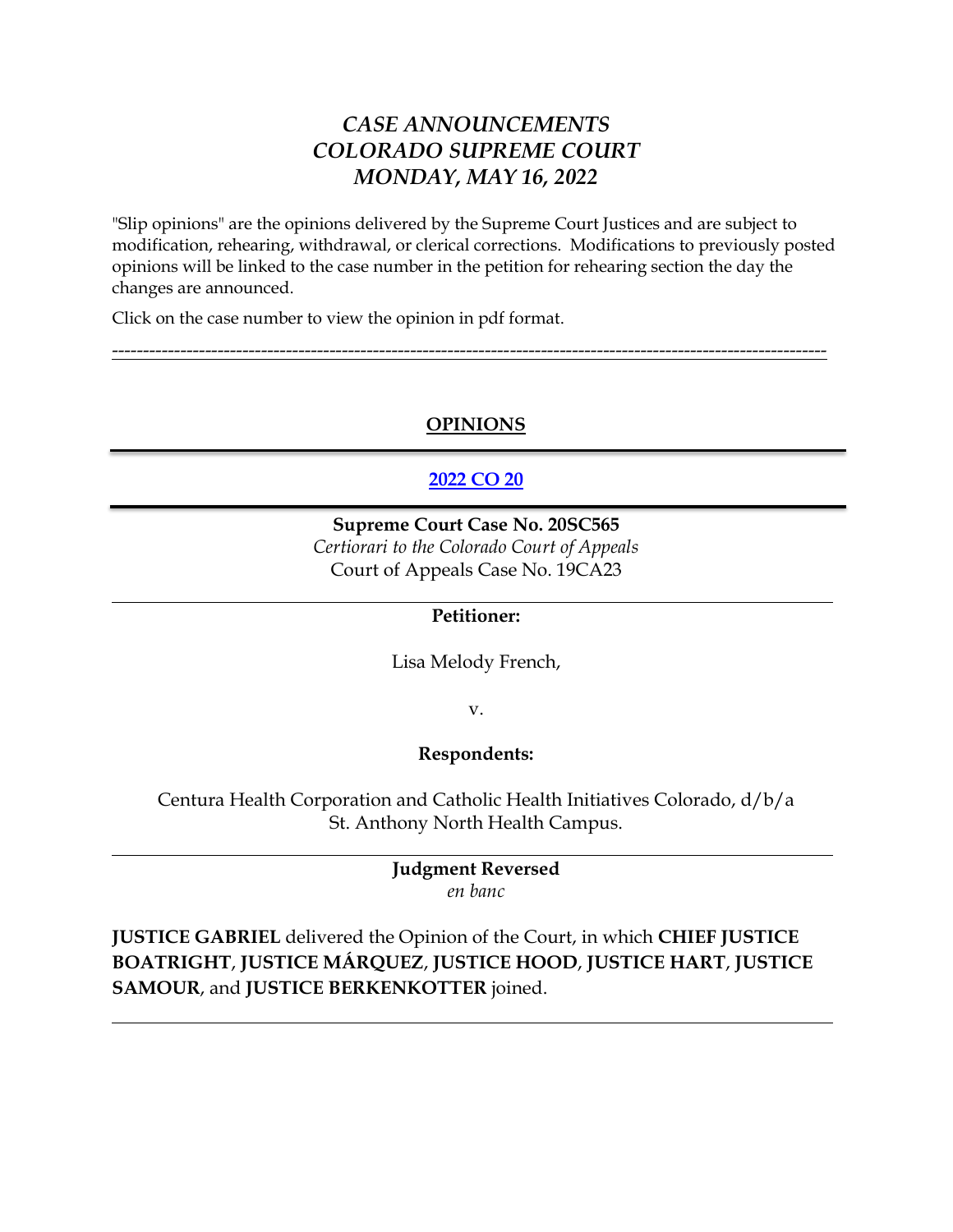-------------------------------------------------------------------------------------------------------------------

### **[2022 CO 21](https://www.courts.state.co.us/userfiles/file/Court_Probation/Supreme_Court/Opinions/2020/20SC950.pdf)**

**Supreme Court Case No. 20SC950** *Certiorari to the Colorado Court of Appeals* Court of Appeals Case No. 17CA2384

## **Petitioners:**

Leonel Gomez, Francisco Gonzalez, Ebarardo Sanchez, and Nathan Abbott,

v.

**Respondent:**

JP Trucking, Inc.

**Judgment Reversed** *en banc*

**JUSTICE SAMOUR** delivered the Opinion of the Court, in which **CHIEF JUSTICE BOATRIGHT**, **JUSTICE MÁRQUEZ**, **JUSTICE HOOD**, **JUSTICE GABRIEL**, **JUSTICE HART**, and **JUSTICE BERKENKOTTER** joined.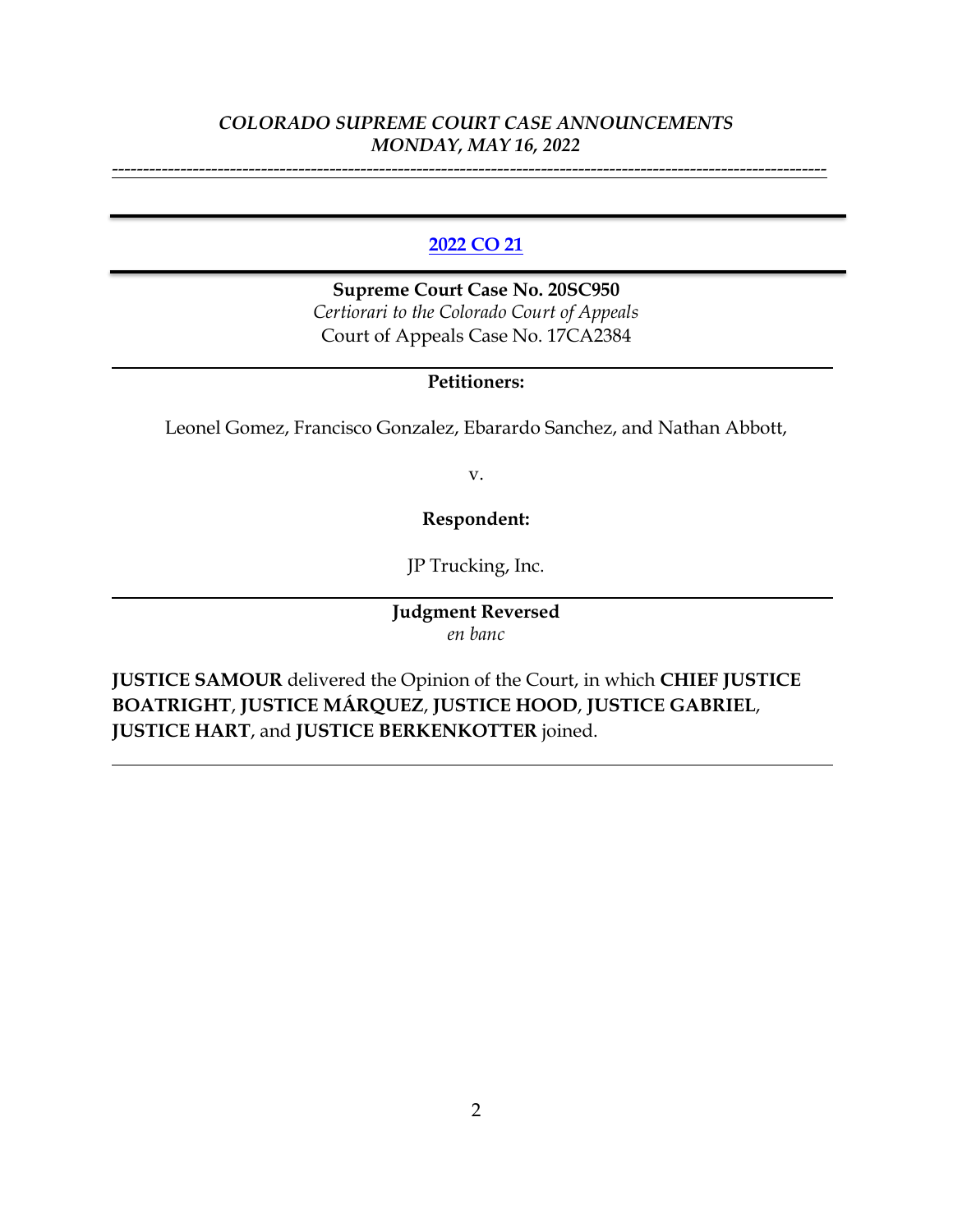-------------------------------------------------------------------------------------------------------------------

#### **[2022 CO 22](https://www.courts.state.co.us/userfiles/file/Court_Probation/Supreme_Court/Opinions/2021/21SA122.pdf)**

**Supreme Court Case No. 21SA122** *Appeal from the District Court* Water Division 1, Case No. 16CW3052 Honorable James F. Hartmann, Water Judge

Concerning the Application for Water Rights of The Farmers Reservoir and Irrigation Company in Adams and Weld Counties.

#### **Applicant-Appellant/Cross-Appellee:**

The Farmers Reservoir and Irrigation Company,

v.

### **Opposer-Appellees:**

Public Service Company of Colorado; Irrigationists Association; Central Colorado Water Conservancy District; Fort Morgan Reservoir and Irrigation Company; City of Brighton; City of Commerce City; Henrylyn Irrigation District; South Adams County Water and Sanitation District; Town of Lochbuie; Platte Valley Irrigation Company; City of Englewood; City of Aurora; Lower Latham Reservoir Company; Dream Weaver Holdings LLC; City of Thornton; Centennial Water and Sanitation District; Kevin Rein, State Engineer; and Corey DeAngelis, Division Engineer for Water Division 1;

and

#### **Opposer-Appellees/Cross-Appellants:**

Arapahoe County Water and Wastewater Authority, East Cherry Creek Valley Water and Sanitation District, and United Water and Sanitation District.

> **Judgment Affirmed** *en banc*

**JUSTICE BERKENKOTTER** delivered the Opinion of the Court, in which **CHIEF JUSTICE BOATRIGHT**, **JUSTICE MÁRQUEZ**, **JUSTICE HOOD**, **JUSTICE GABRIEL**, **JUSTICE HART**, and **JUSTICE SAMOUR** joined.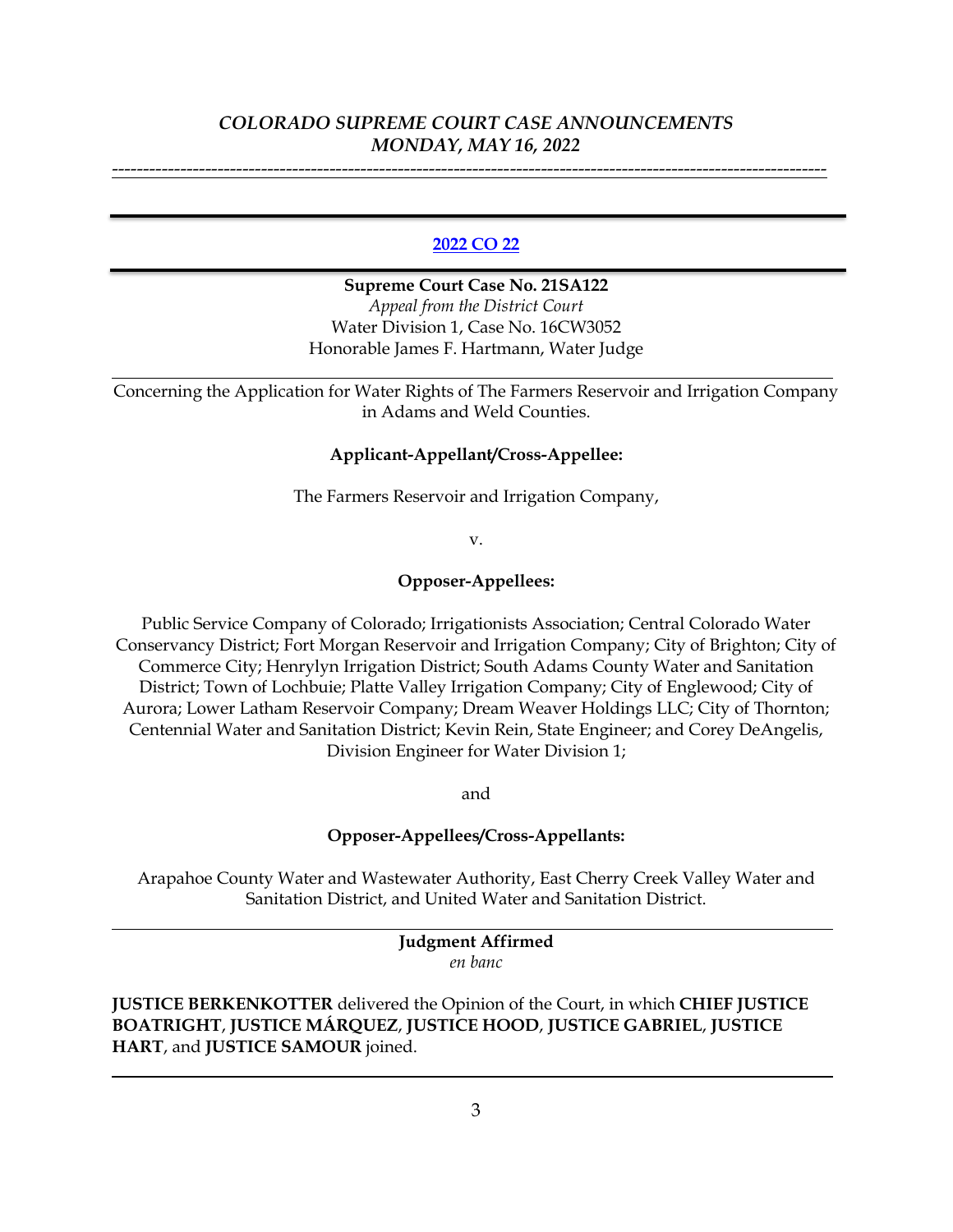-------------------------------------------------------------------------------------------------------------------

## **ORIGINAL PROCEEDINGS**

| 22SA108 | In Re State of Colorado v. Juul Labs, Inc.<br>Rule to Show Cause issued May 3, 2022 |
|---------|-------------------------------------------------------------------------------------|
| 22SA111 | In Re State of Colorado v. Juul Labs, Inc.<br>Rule to Show Cause issued May 3, 2022 |
| 22SA122 | In Re DIA Brewing v. MCE-DIA<br>Rule to Show Cause issued May 6, 2002               |

#### **GRANTED PETITION FOR WRIT OF CERTIORARI**

**No. 20SC17, Court of Appeals Case No. 17CA29 Petitioner:** Joshua W. Moore, v. **Respondent:** The People of the State of Colorado.

Petition for Writ of Certiorari GRANTED. The judgment of the Colorado Court of Appeals is vacated, and the case is remanded to the Colorado Court of Appeals for reconsideration in light of *Tibbels v. People*, 20SC22, 2022 CO 1. EN BANC.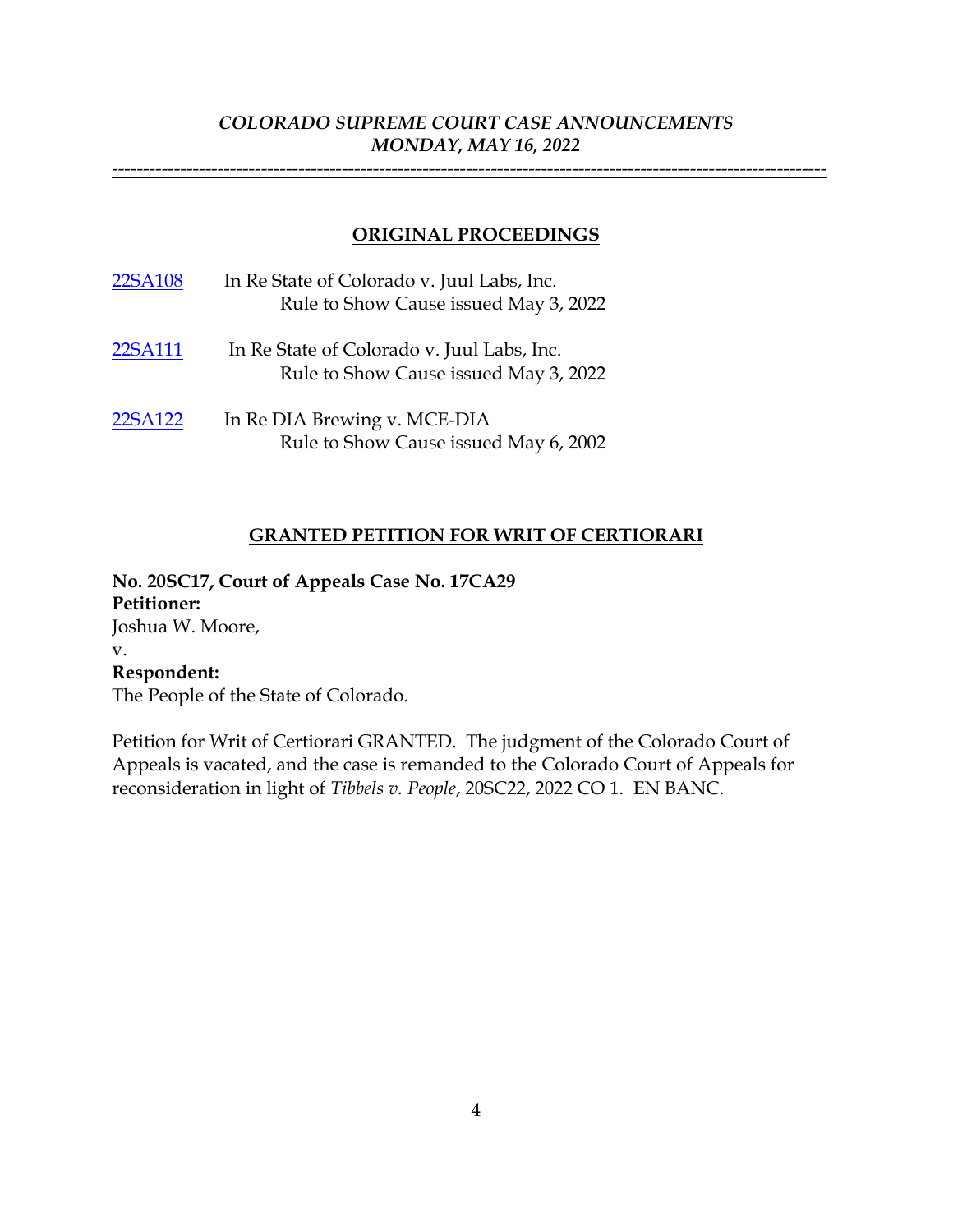-------------------------------------------------------------------------------------------------------------------

## **DENIED PETITIONS FOR WRIT OF CERTIORARI**

| No. 19SC915, Court of Appeals Case No. 18CA526<br><b>Petitioner:</b> |  |
|----------------------------------------------------------------------|--|
| Edgar Antonio Reyes,                                                 |  |
| v.                                                                   |  |
| Respondent:                                                          |  |
| The People of the State of Colorado.                                 |  |
| Petition for Writ of Certiorari DENIED. EN BANC.                     |  |
| No. 20SC603, Court of Appeals Case No. 17CA2353<br>Petitioner:       |  |
| Russell Irvin Jent,                                                  |  |
| v.                                                                   |  |
| Respondent:                                                          |  |
| The People of the State of Colorado.                                 |  |
| Petition for Writ of Certiorari DENIED. EN BANC.                     |  |
| No. 21SC229, Court of Appeals Case No. 18CA871                       |  |
|                                                                      |  |
|                                                                      |  |
|                                                                      |  |
| Petitioner:<br>Ricardo Corral-Venegas,<br>v.                         |  |
| Respondent:                                                          |  |
| The People of the State of Colorado.                                 |  |
| Petition for Writ of Certiorari DENIED. EN BANC.                     |  |
| No. 21SC689, Court of Appeals Case No. 18CA1408                      |  |
|                                                                      |  |
|                                                                      |  |
| Petitioner:<br>Michael Thomas Jean Wright,<br>v.                     |  |
| Respondent:                                                          |  |
| The People of the State of Colorado.                                 |  |
| Petition for Writ of Certiorari DENIED. EN BANC.                     |  |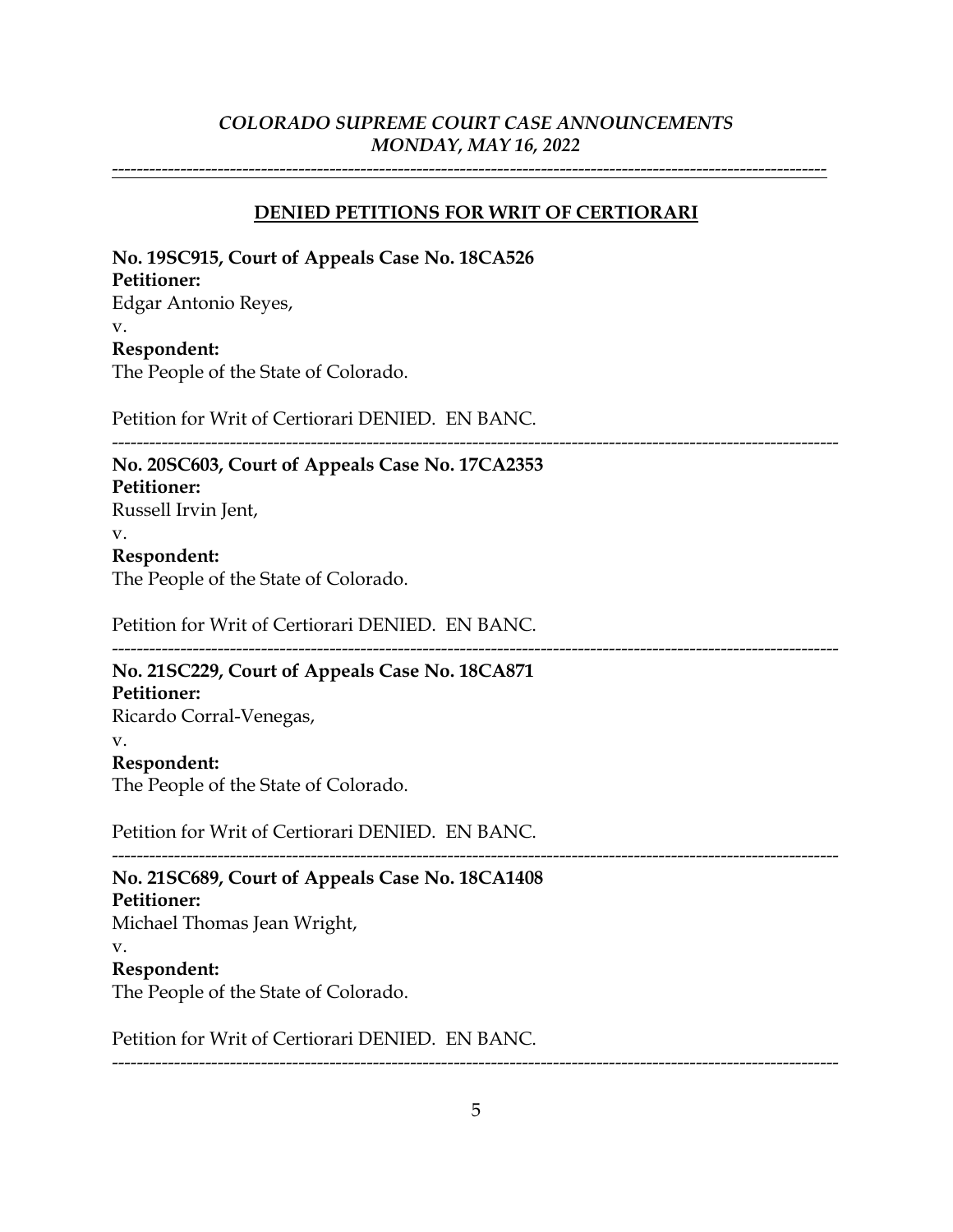-------------------------------------------------------------------------------------------------------------------

## **No. 21SC692, Court of Appeals Case No. 21CA282**

## **Petitioner:**

The People of the State of Colorado, v. **Respondent:** Chad W. Brothers.

Petition for Writ of Certiorari DENIED. EN BANC.

--------------------------------------------------------------------------------------------------------------------- **No. 21SC734, Court of Appeals Case No. 20CA721**

In Re the Estate of Joseph Celestino Gallegos, deceased. **Petitioners:** Shennae Finan, f/k/a Shennae Jaramillo and Corpus A. Gallegos Ranches LLP, a Colorado limited liability limited partnership,

v.

#### **Respondent:**

Patricia Vialpando.

Petition for Writ of Certiorari DENIED. EN BANC. JUSTICE GABRIEL does not participate.

--------------------------------------------------------------------------------------------------------------------- **No. 21SC758, Court of Appeals Case No. 20CA765 In Re the Marriage of Petitioner:** Angele Luedtke, and **Respondent:** Richard Luedtke.

Petition for Writ of Certiorari DENIED. EN BANC. ---------------------------------------------------------------------------------------------------------------------

# **No. 21SC822, Court of Appeals Case No. 19CA633**

**Petitioner:** The People of the State of Colorado,

v.

## **Respondent:**

Amber Christine Russell.

Petition for Writ of Certiorari DENIED. EN BANC.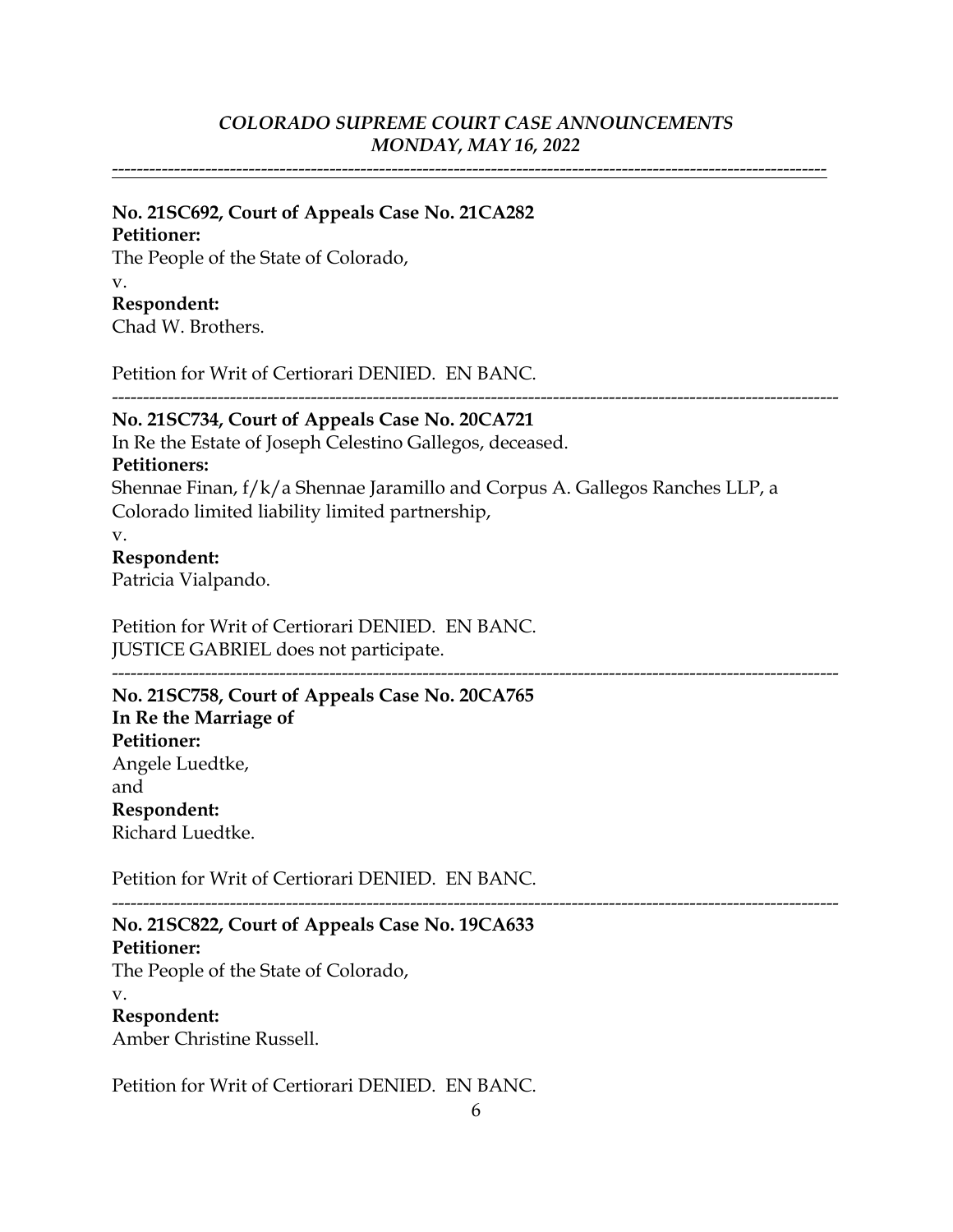-------------------------------------------------------------------------------------------------------------------

## **No. 21SC834, Court of Appeals Case No. 18CA2011 Petitioner:** The People of the State of Colorado, v. **Respondent:**

Kirk Samuel Wertz.

Petition for Writ of Certiorari DENIED. EN BANC.

## --------------------------------------------------------------------------------------------------------------------- **No. 21SC954, Court of Appeals Case No. 20CA224 Petitioner:** The People of the State of Colorado, v.

## **Respondent:**

Anthony Phillip Restrepo.

Petition for Writ of Certiorari DENIED. EN BANC.

JUSTICE HOOD and JUSTICE SAMOUR would grant as to the following issues:

Whether, in order to apply the good faith exception to the exclusionary rule of *Davis v. United States*, 564 U.S. 229 (2011) and section 16-3-308(1) and (2)(b), C.R.S. (2021), that applies when court precedents have been overruled, the precedent must be "binding" or incapable of being distinguished.

Whether the court of appeals erred by not applying the statutory and caselaw good faith exceptions to the exclusionary rule where law enforcement officers did not foresee that, two years after the search at issue, the passage of Amendment 64 would change this court's caselaw concerning the use of drug-detection dogs.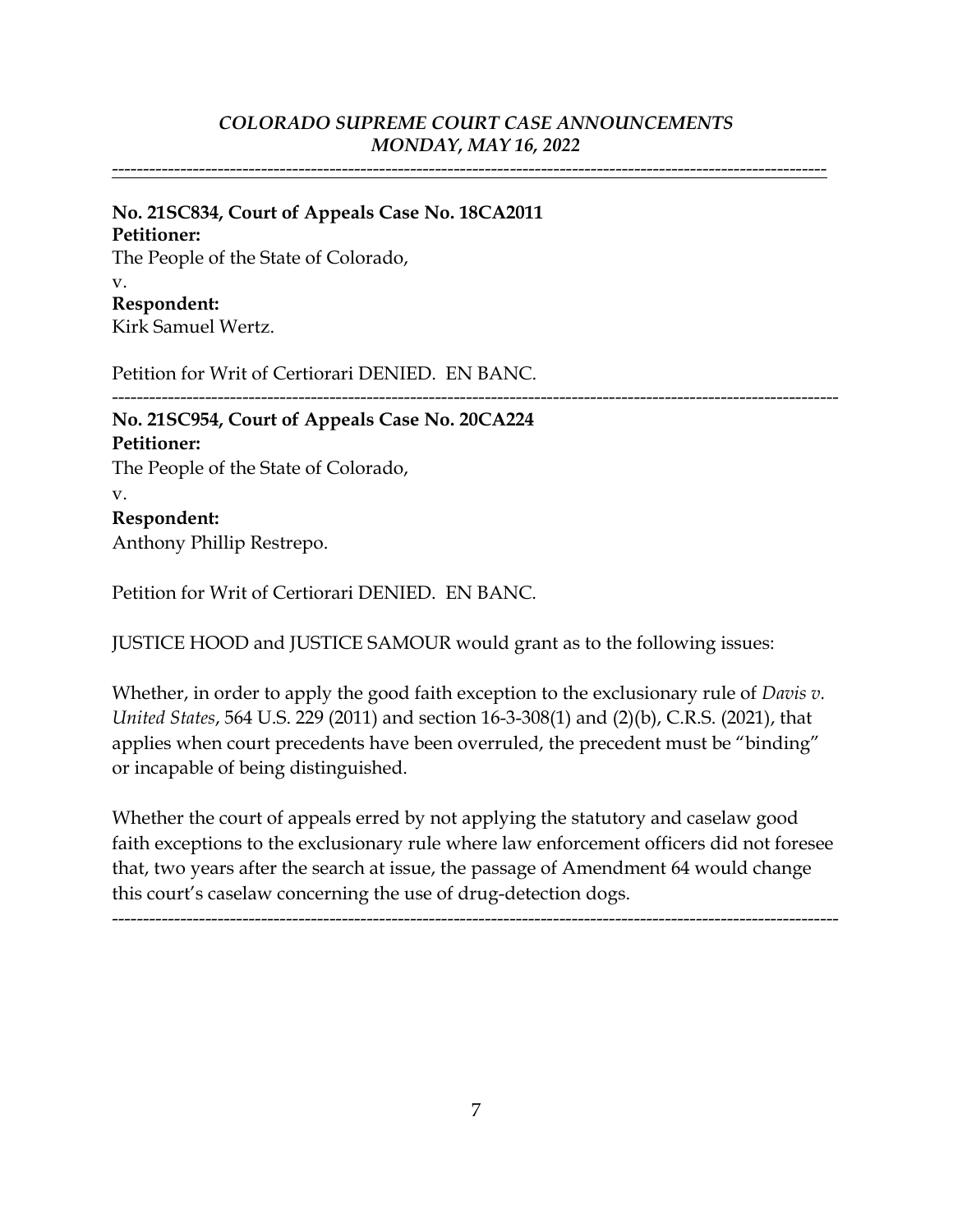-------------------------------------------------------------------------------------------------------------------

## **No. 22SC8, Court of Appeals Case No. 20CA923**

**Petitioner:**

Pacific Express Stables, LLC, a Colorado limited liability company, v.

## **Respondents:**

Ryan Anderson and CF LoDo, LLC, a Colorado limited liability company.

Petition for Writ of Certiorari DENIED. EN BANC.

## --------------------------------------------------------------------------------------------------------------------- **No. 22SC49, Court of Appeals Case No. 18CA597 Petitioner:**

The People of the State of Colorado, v. **Respondent:** Matt William Snodgrass.

Petition for Writ of Certiorari DENIED. EN BANC.

JUSTICE HOOD and JUSTICE SAMOUR would grant as to the following issues:

Whether, in order to apply the good faith exception to the exclusionary rule of *Davis v. United States*, 564 U.S. 229 (2011) and section 16-3-308(1) and (2)(b), C.R.S. (2021), that applies when court precedents have been overruled, the precedent must be "binding" or incapable of being distinguished.

Whether the court of appeals erred by not applying the statutory and caselaw good faith exceptions to the exclusionary rule where law enforcement officers did not foresee that, two years after the search at issue, the passage of Amendment 64 would change this court's caselaw concerning the use of drug-detection dogs.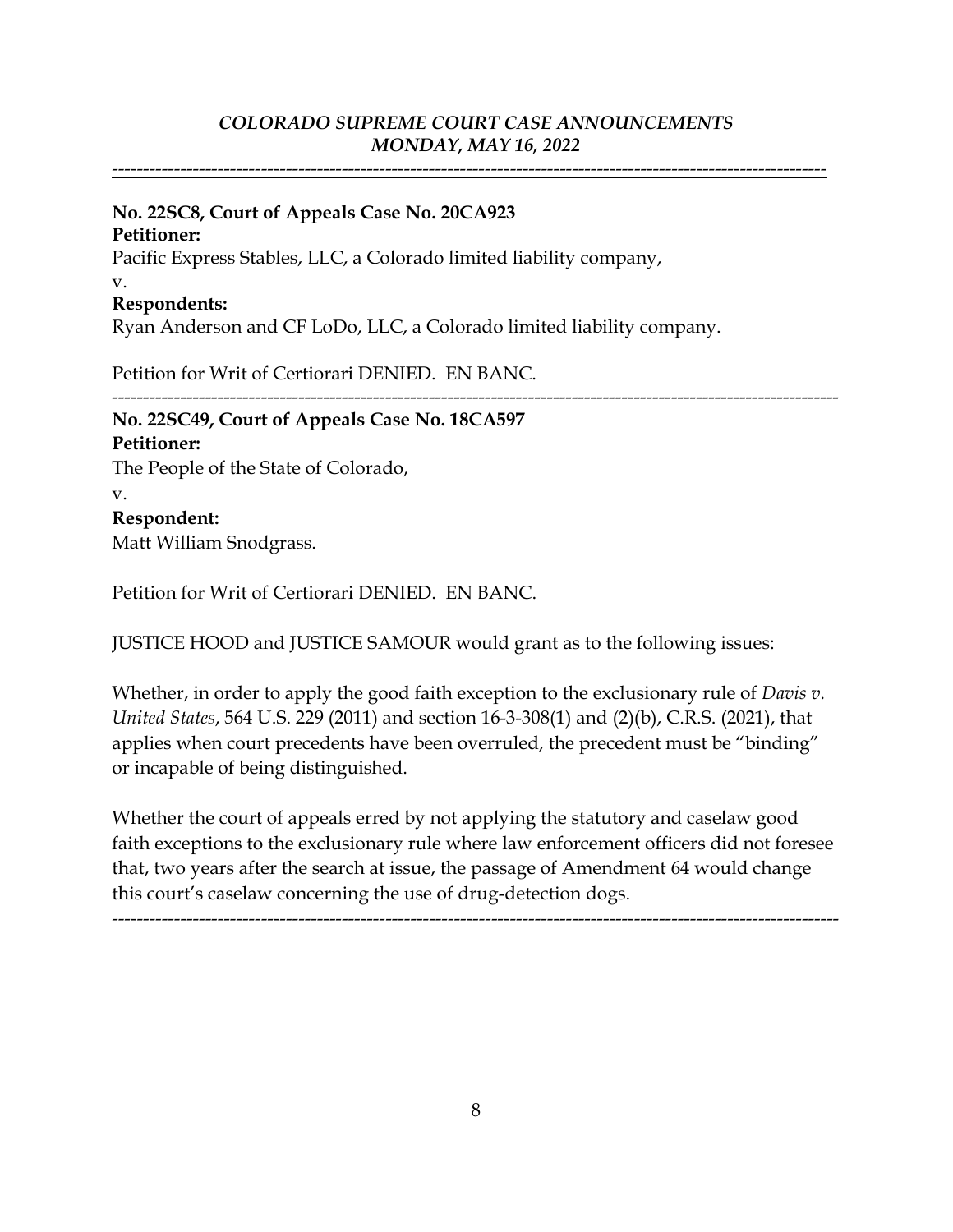-------------------------------------------------------------------------------------------------------------------

### **No. 22SC56, Boulder County District Court Case No. 21CV30559 Petitioner:** Paul Dinkel, v.

#### **Respondent:**

The People of the State of Colorado.

Petition for Writ of Certiorari DENIED. EN BANC.

---------------------------------------------------------------------------------------------------------------------

---------------------------------------------------------------------------------------------------------------------

## **No. 22SC113, Court of Appeals Case No. 18CA1359**

**Petitioner:**

Shawn Michael Peacock,

v.

#### **Respondent:**

The People of the State of Colorado.

Petition for Writ of Certiorari DENIED. EN BANC.

## **No. 22SC120, Court of Appeals Case No. 18CA1238 Petitioner:**

Edward Lee Hicks,

## v.

**Respondent:**

The People of the State of Colorado.

Petition for Writ of Certiorari DENIED. EN BANC.

### --------------------------------------------------------------------------------------------------------------------- **No. 22SC122, Court of Appeals Case No. 19CA1654 Petitioner:** Bernd Hoefel, v.

#### **Respondent:**

The People of the State of Colorado.

Petition for Writ of Certiorari DENIED. EN BANC. JUSTICE BERKENKOTTER does not participate.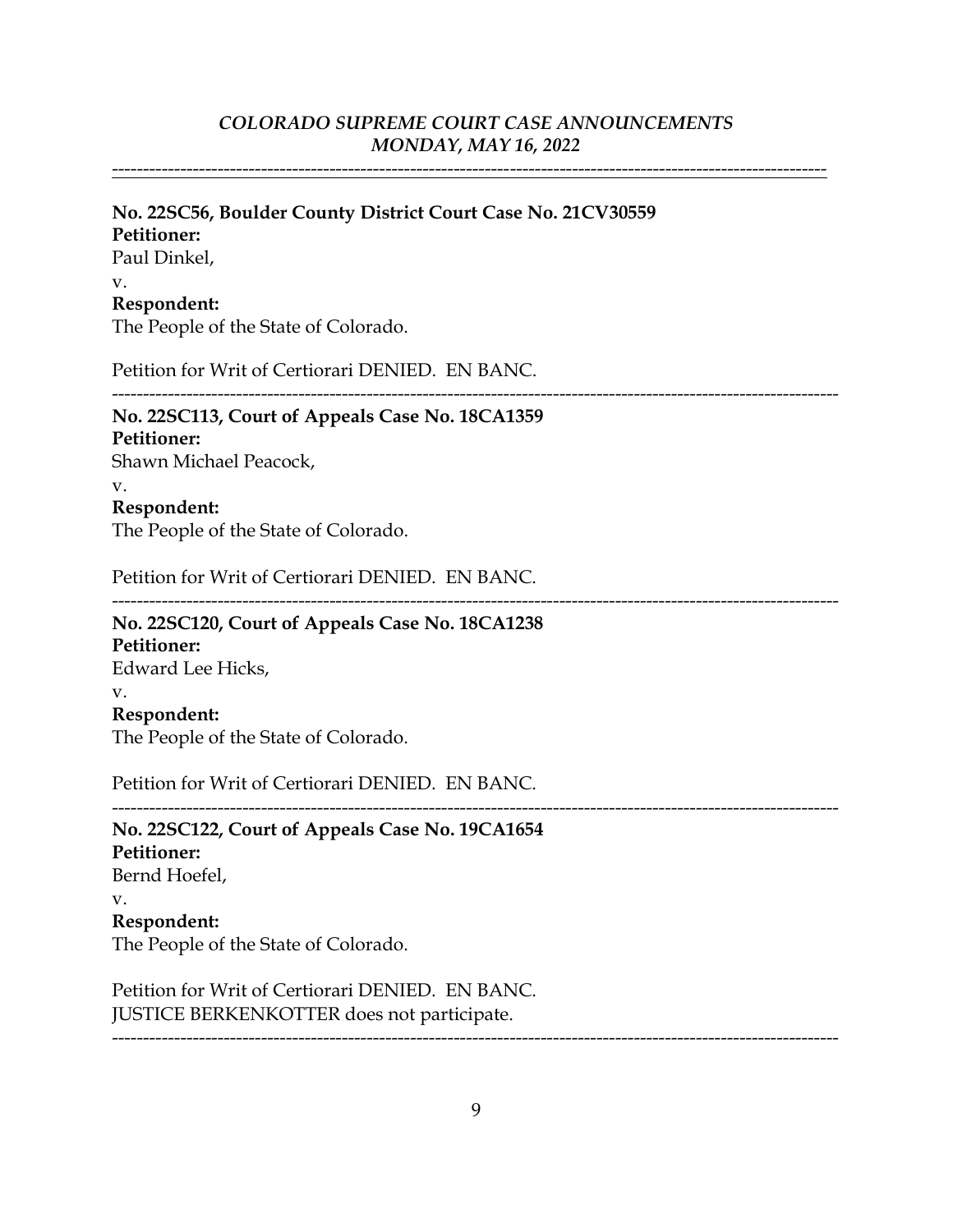-------------------------------------------------------------------------------------------------------------------

## **No. 22SC123, Logan County District Court, 16CV30101 Petitioner:**

Luis Beltran, v. **Respondent:** The People of the State of Colorado.

Petition for Writ of Certiorari DENIED. EN BANC.

#### ---------------------------------------------------------------------------------------------------------------------

#### **No. 22SC133, Court of Appeals Case No. 19CA442 Petitioner:**

Elias Trevino Hernandez, v. **Respondent:**

The People of the State of Colorado.

Petition for Writ of Certiorari DENIED. EN BANC.

---------------------------------------------------------------------------------------------------------------------

#### **No. 22SC134, Court of Appeals Case No. 22CA469 Petitioner:**

Jerome Greene,

#### v.

**Respondent:**

Colorado Public Employee Retirement Association.

Petition for Writ of Certiorari Pursuant to C.A.R. 50 DENIED. EN BANC.

### --------------------------------------------------------------------------------------------------------------------- **No. 22SC186, Court of Appeals Case No. 21CA674 Petitioner:**

Bud Forbes,

#### v.

**Respondents:**

Barbee's Freeway Ford, Mid-Century Insurance Company, and Industrial Claim Appeals Office.

Petition for Writ of Certiorari DENIED. EN BANC.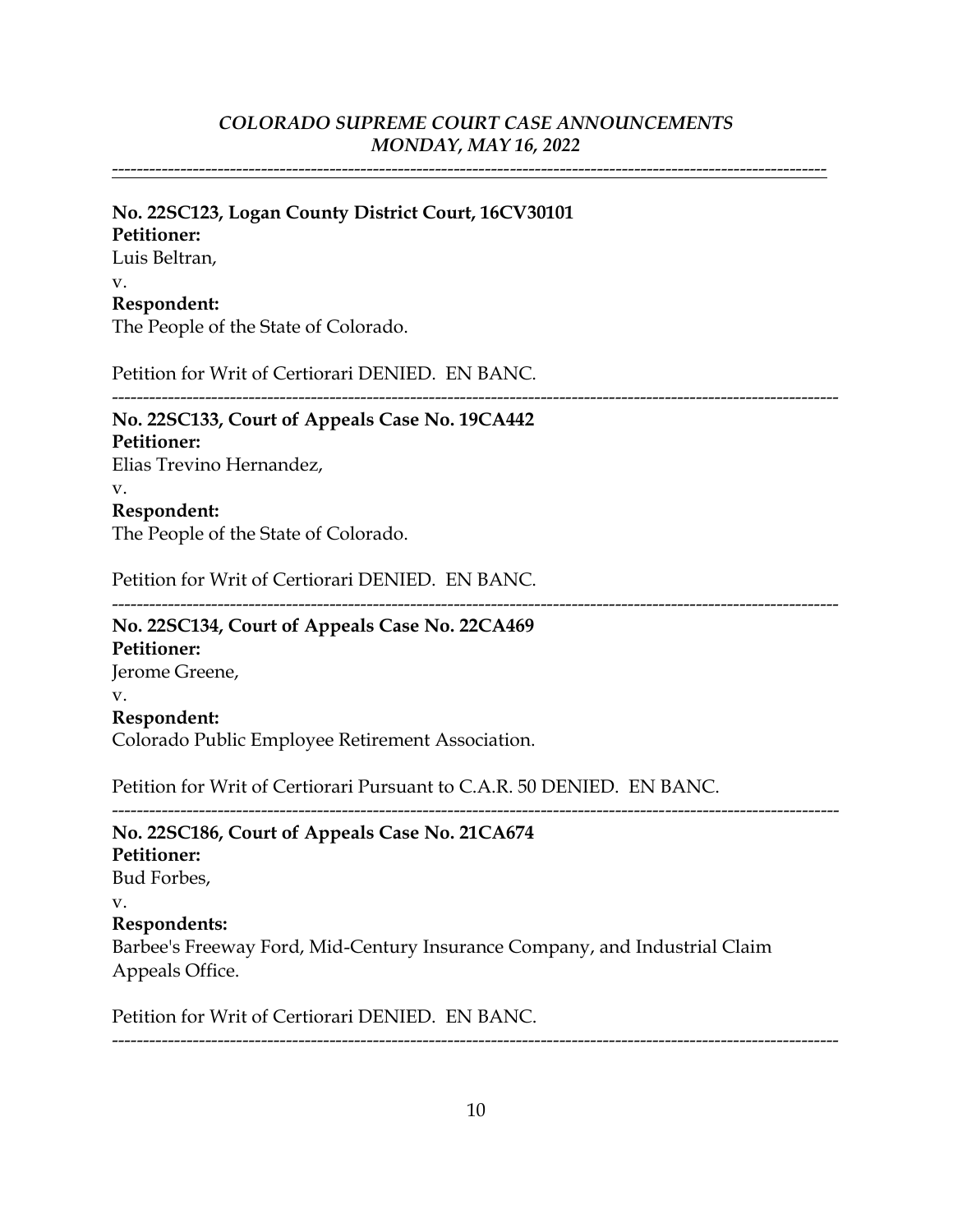-------------------------------------------------------------------------------------------------------------------

## **No. 22SC187, Court of Appeals Case No. 20CA2154 Petitioner:** Joseph Scott Carter, v. **Respondent:**

The People of the State of Colorado.

Petition for Writ of Certiorari DENIED. EN BANC.

#### --------------------------------------------------------------------------------------------------------------------- **No. 22SC188, Court of Appeals Case No. 18CA1739**

# **Petitioner:**

Charles Anthony Gross, v. **Respondent:** The People of the State of Colorado.

Petition for Writ of Certiorari DENIED. EN BANC.

---------------------------------------------------------------------------------------------------------------------

#### **No. 22SC191, Court of Appeals Case No. 19CA1448 Petitioner:**

Alberto Morales-Ramirez, v. **Respondent:** The People of the State of Colorado.

Petition for Writ of Certiorari DENIED. EN BANC.

--------------------------------------------------------------------------------------------------------------------- **No. 22SC192, Court of Appeals Case No. 19CA1038 Petitioner:** Fernando Mendoza, v. **Respondent:** The People of the State of Colorado.

Petition for Writ of Certiorari DENIED. EN BANC.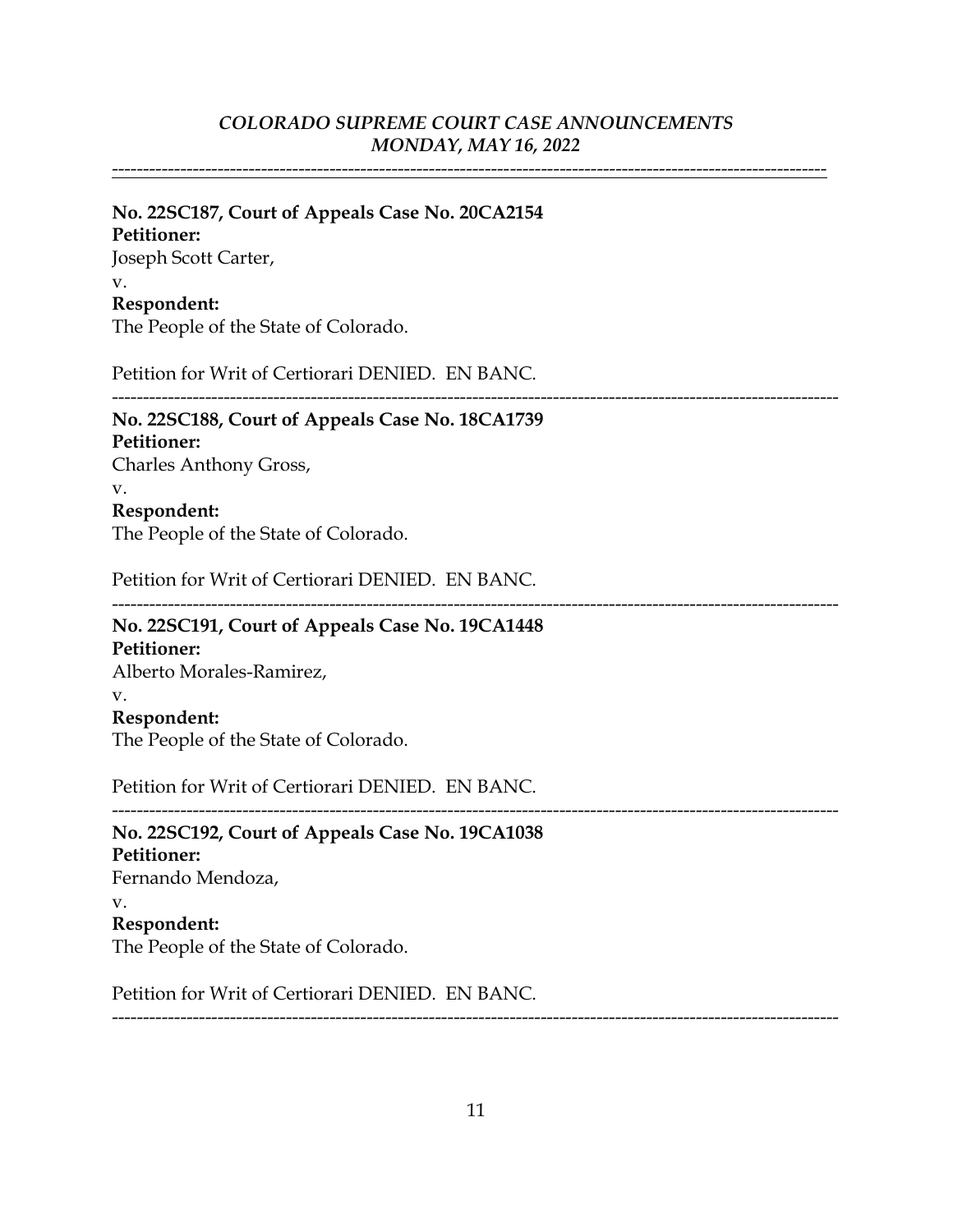-------------------------------------------------------------------------------------------------------------------

## **No. 22SC196, Arapahoe County District Court Case No. 21CV30984 Petitioner:** Norman Campbell, v. **Respondent:**

The People of the State of Colorado.

Petition for Writ of Certiorari DENIED. EN BANC.

--------------------------------------------------------------------------------------------------------------------- **No. 22SC197, Court of Appeals Case No. 22CA137 In re the Marriage of Petitioner:** Patricia Tran, and **Respondent:** Hieu Tran.

Petition for Writ of Certiorari DENIED. EN BANC.

--------------------------------------------------------------------------------------------------------------------- **No. 22SC198, Court of Appeal Case No. 21CA1874 Petitioner:** Omar A. Duwaik, v. **Respondent:** HLTN Loans, LLC.

Petition for Writ of Certiorari DENIED. EN BANC.

**No. 22SC199, Court of Appeals Case No. 21CA266 Petitioner:** David Craine, v. **Respondent:** The People of the State of Colorado.

Petition for Writ of Certiorari DENIED. EN BANC.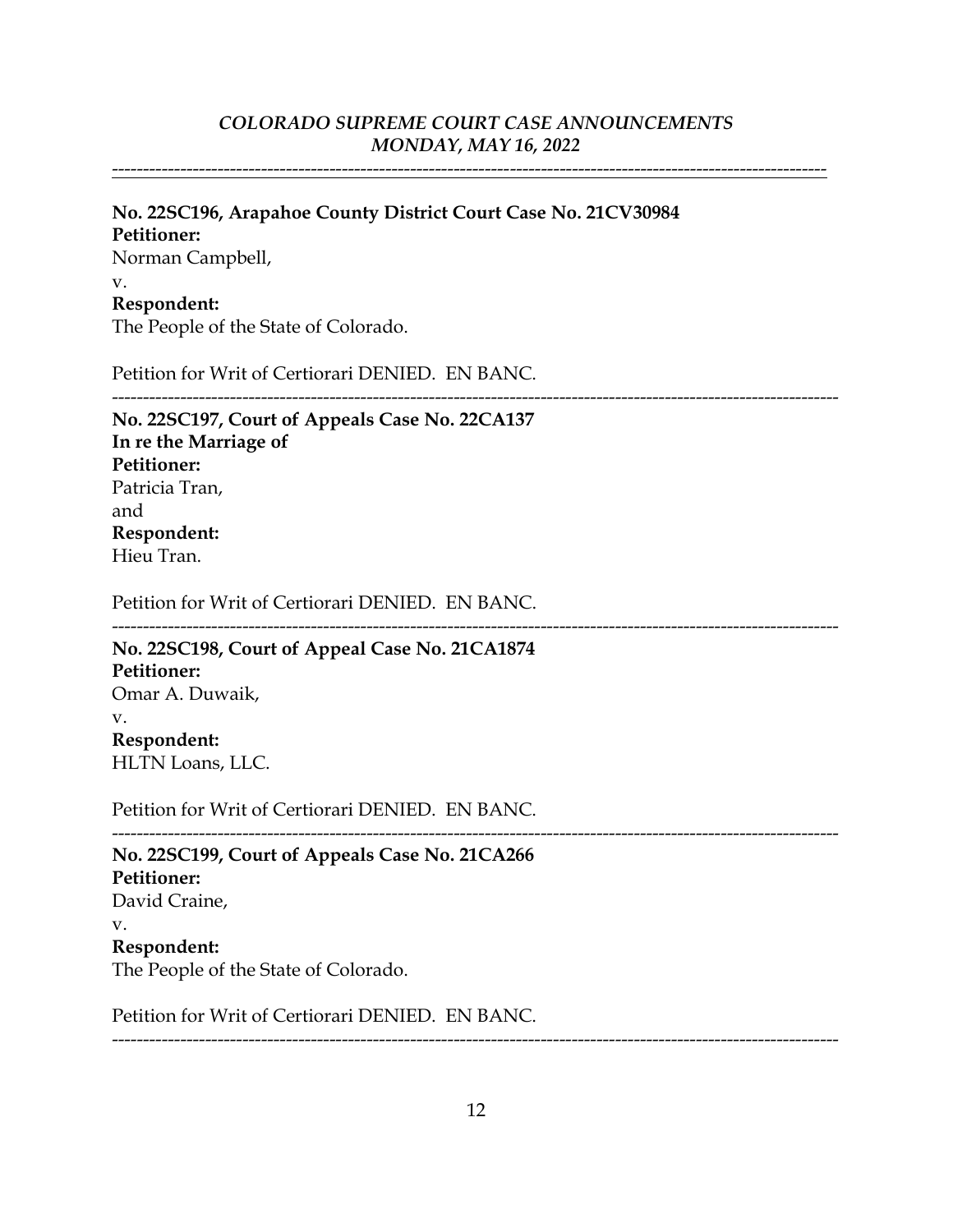-------------------------------------------------------------------------------------------------------------------

---------------------------------------------------------------------------------------------------------------------

## **No. 22SC202, Court of Appeals Case No. 18CA2278 Petitioner:** Alexis Rose Clayton, v.

#### **Respondent:**

The People of the State of Colorado.

Petition for Writ of Certiorari DENIED. EN BANC.

**No. 22SC205, Court of Appeals Case No. 21CA811 Petitioner:** A. F., v. **Respondent:** The People of the State of Colorado, **In the Interest of Minor Child:** C. L. F., **and Concerning** T. L.

Petition for Writ of Certiorari DENIED. EN BANC.

 $-$ 

**No. 22SC206, Court of Appeals Case No. 19CA2316 Petitioner:** Sean Nicholas Stouffis, v. **Respondent:** The People of the State of Colorado.

Petition for Writ of Certiorari DENIED. EN BANC.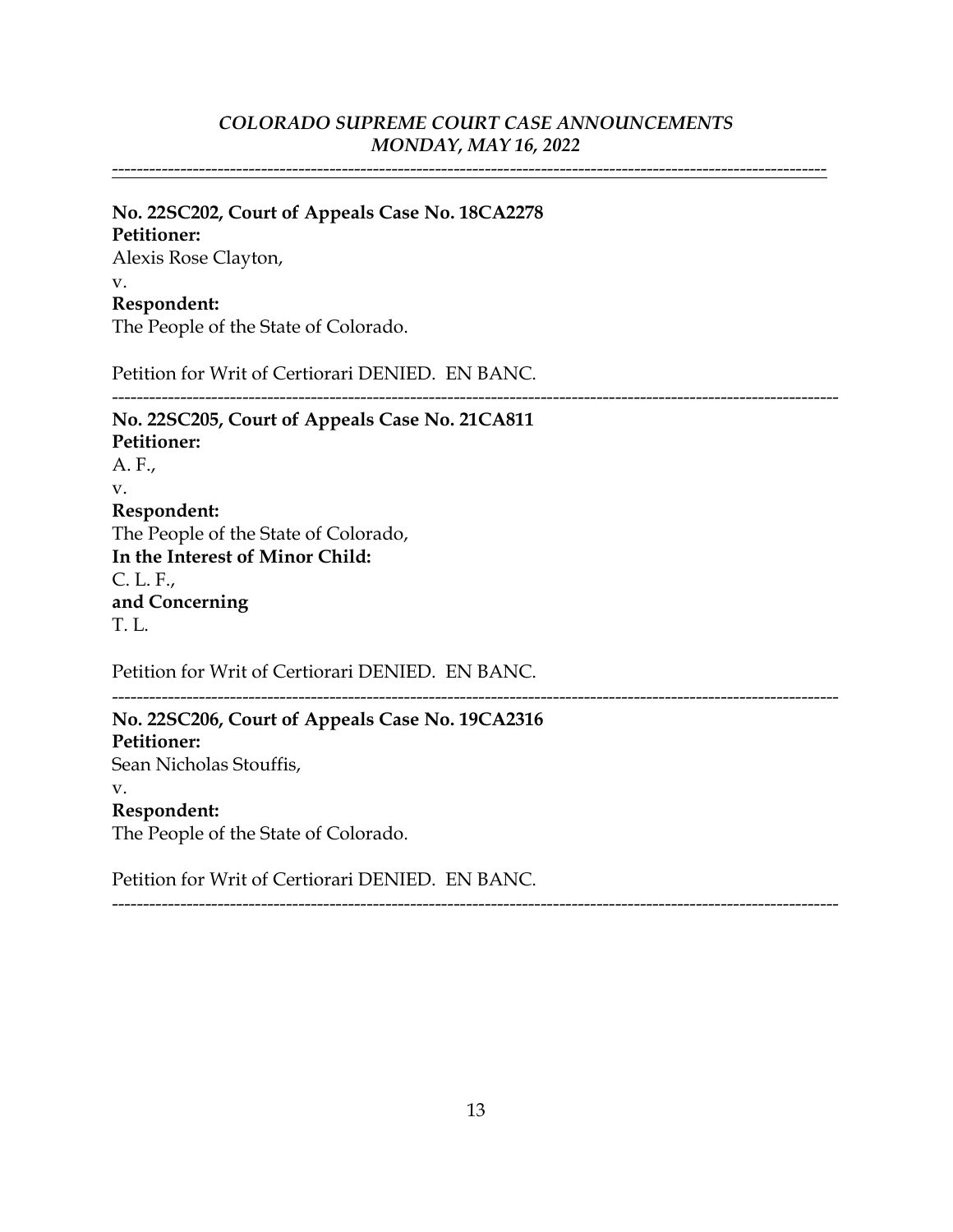## *MONDAY, MAY 16, 2022 COLORADO SUPREME COURT CASE ANNOUNCEMENTS*

-------------------------------------------------------------------------------------------------------------------

## The People of the State of Colorado. **Respondent:** v. Brian C. Beecher, **Petitioner: No. 22SC209, Court of Appeals Case No. 19CA10**

Petition for Writ of Certiorari DENIED. EN BANC.

---------------------------------------------------------------------------------------------------------------------

## K. R. **In the Interest of Minor Child:** The People of the State of Colorado, **Respondent:** v. P. R. and K. A., **Petitioners: No. 22SC235, Court of Appeals Case No. 21CA1008**

Petitions for Writ of Certiorari DENIED. EN BANC.

---------------------------------------------------------------------------------------------------------------------

## L. P. and D. P., **In the Interest of Minor Children:** The People of the State of Colorado, **Respondent:** v. L. P., **Petitioner: No. 22SC241, Court of Appeals Case No. 21CA1045**

T. P. **and Concerning**

Petition for Writ of Certiorari DENIED. EN BANC.